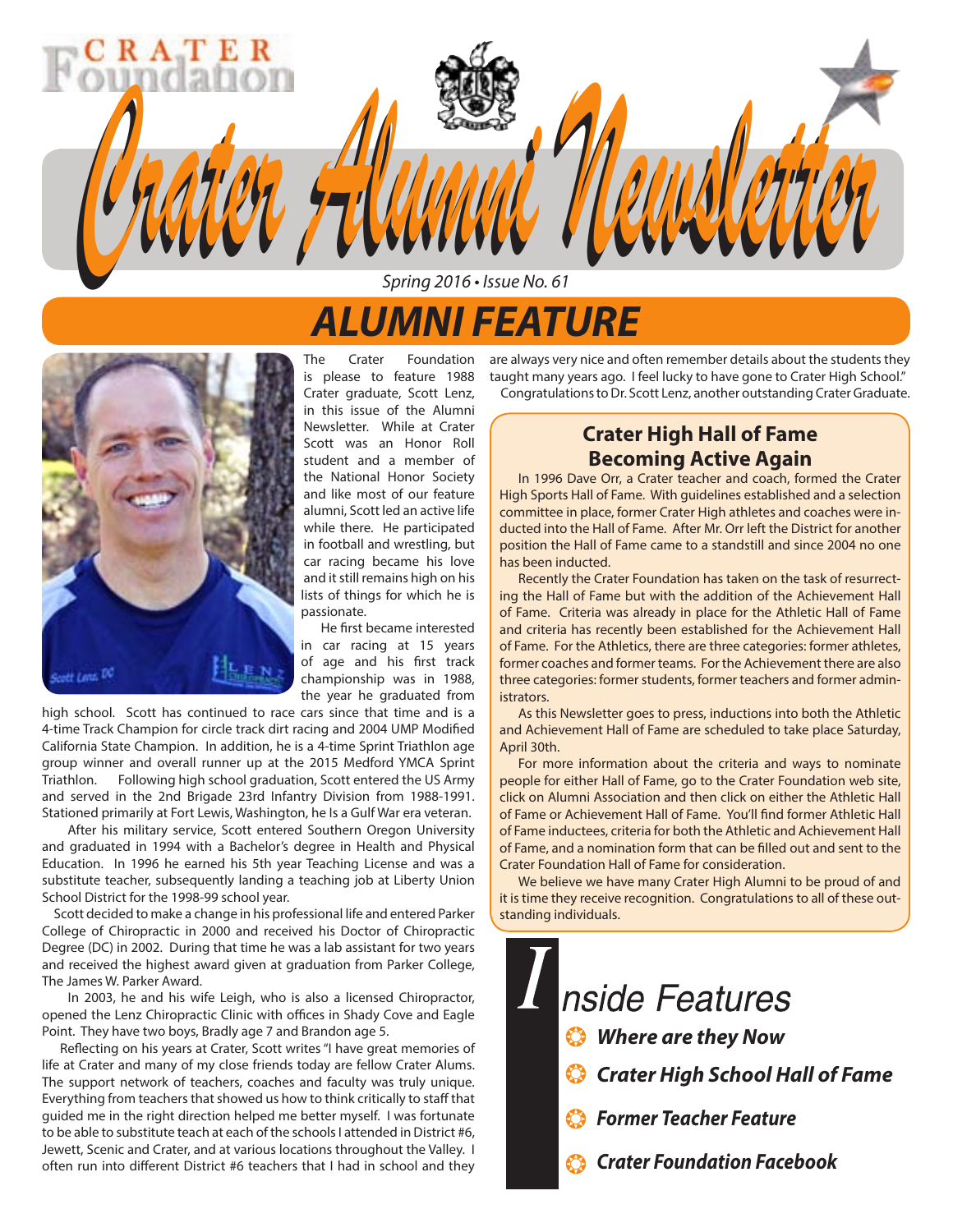# are<br>they

#### *1952 – 1959*

**LANNY BRENNER (55)** – lives in Florence, Oregon with his wife of thirty six years, Roberta. They have three adult children and six adult step children. They also have nineteen grandchildren and twenty great grandchildren. Lanny was a cook for the Chiefs aboard the USS Military for four years. He retired in 1998 after fifty eight years in the grocery business. He and his wife are caretakers at the Rod & Gun Club in Florence. Lanny enjoys salmon fishing and trap shooting.

**JEAN MILLER HUNT (55)** – lives in Gaston, Oregon with her husband, Taylor. Both retired, they live on 15 acres that contain 10 acres of forest reserve, 3 acres of Incense Cedar for commercial use, one vegetable greenhouse, one tropical green house, a blackberry garden, a raspberry garden, peach, pear, apple, plum, and cherry trees and an outdoor 60X60 vegetable garden. At least once a year they go on two or three week trip in pursuit of geology interests and they often debate economics and politics as they work their way through recorded TV programs. This last year they were blessed with their 5th great grandchild.

**DON SAVAGE (58)** - lives in Central Point with his wife of fifty five years, Mary. The own Crater Sand and Gravel and Savage Redi Mix. They had three children; the oldest passed away with cancer fourteen years ago, their youngest son is manager of their plant and Redimix and their daughter runs the safety program for the business. Don and Mary have a home in Alaska where they spend the better part of each summer.

#### *1960 – 1969*

**JIM HARDAWAY (63)** – lives in Gold Hill with his wife of over fifty years, the former Marie Jones ('63). They have two grown sons both living in the Portland area, and six grandchildren. Jim worked in the mills, was in the mortgage and banking industry, was warehouse and dock foreman, drove propane tanker, freight truck, local pickup and delivery, dump truck and bulldozers. He was also in the National Guard for six years. Marie was mostly a stay at home mom. They currently own their company, Cherokee Trucking, LLC. and spend a lot of time remodeling their house.

**SANDRA CASEY MATTERN (67)** – lives in Medford and has retired from working at the distribution desk of Harry and David after 25 years. She likes to fish, read, watch movies, and travel.

**NANCY MARLO JENSEN (67)** – lives in Van Vleck, Texas (just outside Bay City) with her husband, Mike. She has no children, but has two "adopted" girls and one "adopted" grandson. She works as a barrista in a coffee bar in Bay City and waited tables for ten years at a local restaurant. She has worked in offices as an administrative assistant, accounts payable and invoicing. However she loves being a barrista and loved being a waitress. They plan to move back to the valley soon to help her aging parents **ROBERT JENSON (69)** – lives in Klamath Falls with his wife, Cyndy. They

have three grown children and six grandchildren. Robert graduated from OTI (now OIT) with an Associate degree in Machining & Welding in 1972 and began working at Bell Hardware in Klamath Falls. After 38 years with Bell Hardware he is the manager of a Bell Hardware Hollow Metal Division in Klamath Falls with a fourteen person crew in a 22,000 square foot facility. In his free time he enjoys hunting, fishing, fixing things, watching OIT basketball and sometimes golf.

#### *1970 -1979*

**SHARON FABER STEWART (72)** – lives in Central Point with her husband, Miles. They have three grown children and six grandchildren. Sharon, having worked in the medical field for the past forty five years, is looking forward to retirement next year. She tells us upon retirement you will find them fishing every chance they get and enjoying the out of doors. **REBECCA MULLINS (75)** – lives in Reno, Nevada where she is a selfemployed bookkeeper. She has two grown children, Chris and Rose. She is pursuing an education in Homeopathy. She loves to travel when she has time available.

**SHIRLEY MARTIN ADAMS (75)** – lives in Central Point with her husband, Bill. They have four grown children, Crystal, Billy, Shannon and Bryden and four grandchildren. Shirley has been a Home Care Provider. She lived for a while in Texas and Arkansas.

**HAROLD HURD (76)** – Lives in Medford with his wife, Betsy. They have three grown children, Levi, Shawn and Courtney. Harold is an excavating contractor and they own a mini storage.

#### *1980 – 1989*

**ANNA SINYARD MEUNIER (83)** – lives is Central Point with her husband Mike ('84). They have three grown children, Megan who is married and has two children; Mikala who is a junior at Western Oregon University and Max who is a freshman at University of Oregon. Anna teaches fifth grade at Jacksonville Elementary School where she has been for more than twenty years. Mike is the Human Resource person for the Central Point School District.

**PIPER WELLS DIETS (85)** – lives in Morgan Hills, California with her husband, Jeremy. They have five sons Conner, Devin, Greyson, Landon and Keeton. Piper is a stay at home mom and Jeremy works for Sharp.

#### *1990 – 1999*

**DANA ZIPPE CLINE (90)** - lives in Central Point with her husband. They have two children, Hannah a junior at Crater and Noah a freshman also at Crater. Dana works for the Jackson County Sheriff Department as a Deputy Sheriff. Her husband worked many years for Kathrein Scala. **LOGAN GENAW (99)** - lives in Medford with his wife, the former Breeauna Inlow '02. They have a three year old daughter and are expecting their second child soon. Logan is an assistant pro at Eagle Point Golf Course and Breeauana is a professional photographer and manages Sunglass Hut Store in the Rogue Valley Mall.

#### *2000 - 2006*

**LYNDSEY FAUBLE ZAGAR (02)** - lives in Gold Hill with her husband, Scott and their three year old daughter. Lindsey received a Bachelor's degree in political science and German from Western Oregon University and a Master's degree in international studies from Denver University. She is the marketing manager for Del Rio Vineyards in Gold Hill. They are expecting their second child as this Newsletter goes to press.

**ADAM REED (03)** – lives in Medford with his wife, Yasmin and their two year old daughter. Adam graduated with a Bachelor's degree in Business Management and a Master degree in Finance from Pepperdine University. He had ten years of retail management and personal finance before moving back to the valley where he is a Financial Advisor with D.A. Davidson.

**CASEY CLARK FULLER (06)** – lives in Klamath Falls with her husband, Jonathan. Casey graduated from George Fox University where she received a BA in Spanish and a Master's in Education. She was a high school Spanish teacher and currently works as a Cellular Sales Verizon Wireless Expert.

**SARAH COSTELOW VALDIVIA (06)** – lives in Medford with her husband, Josh. Sarah, co-valedictorian of her class, graduated from Southern Oregon University in 2009 with a Bachelor's Degree in Business Administration with a minor in Marketing, Finance and Economics. She works for Ashland Greenhouses and handles marketing, human resources, manages sales staff, quality control, inventory management and supervises all office/bookkeeping tasks.

### **CRATER FOUNDATION INFORMATION**

Web Site: craterfoundation.district6.org E-mail: craterfoundation@district6.org Facebook: http://www.facebook.com/craterfoundation Telephone: 541-494-6308

| Mailing address: | <b>Crater Foundation</b> |
|------------------|--------------------------|
|                  | P.O. Box 5172            |
|                  | Central Point, OR 97502  |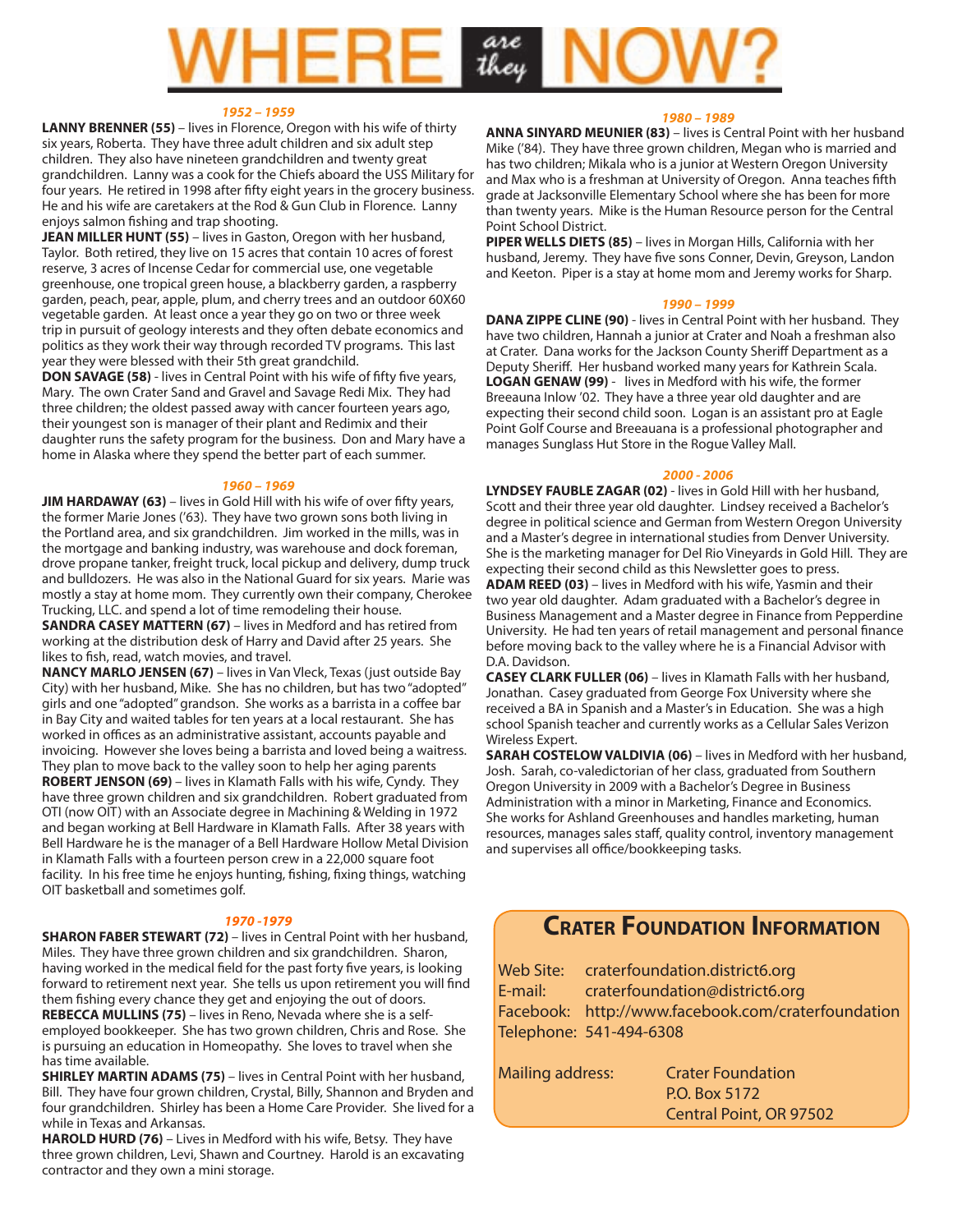### **TEACHER FEATURE**

 The Crater Foundation would like to honor Francie Patterson as a retired educator that spent 27 years in School District 6. Francie is another outstanding educator that has made a difference in many young people's lives.

 Francie began her career in District #6 as a part time aide at Hanby Junior High. She then moved to Patrick Elementary as a school secretary and then pursued a teaching degree.

 During her teaching years in the District she worked at Central Point Elementary, Hanby Junior High and Patrick Elementary School. She was the 6th grade girls' volleyball coach at Patrick for two years and participated in the HLAY 2000 Drug Education Training. One of her fondest memories was teaching second grade the year they did a "Magic School Bus" field trip to the pumpkin patch her husband planted on their property in Gold Hill. The District provided a small school bus that she could drive herself, so



one sunny fall morning they were off, armed with their clipboards, name tags and team assignments. Once there, each team had a chart to fill with data from the patch: circumference of largest pumpkin, smallest, number and type of insects, etc. When it was time to leave every child picked out a personal pumpkin to keep – but it had to be one they could carry back to school on the bus. "Of course," Francie tells us, "one boy came back rolling the largest pumpkin that none of us could lift."

 After Francie retired and her husband Dennis retired from the Medford Fire Department, they moved to Sunriver, Oregon where they eventually built a house. Francie quickly became involved in the Sunriver community volunteering at the 3 Rivers Elementary School for seven years, participating in local 10k and half-marathons, making quilts for local community outreach programs, serving as a Smart Reader Volunteer, doing school library work, working on the annual weed pull in Sunriver and organizing the Sunriver Quilt Shows. She has performed in a Rock 'n Roll band for five years in Sunriver and is their costume maker/seamstress. They entertain the summer visitors to Sunriver with 50s and 60s music. She explains, "It's an air band, no musical talent required!" Francie and Dennis find time to travel a lot throughout the U. S. as well as abroad. She also spends time in Eugene with her grandkids.

 When asked about highlights of her teaching career, Francie has many. She shared a fun memory of having summer reading picnics when she was teaching first grade and keeping the same class for second grade. She tells us it was a way to be sure her students maintained skills over the summer months. She would meet in the park or at the river, just 4-6 kids at a time, eat popsicles and share their latest favorite books. She also relates a story; "One of the best things about teaching is when your former students return to visit after they are grown and tell you of the memories they carried with them. Several have told me how they hated reading in 1st and 2nd grade but love reading as adults.

 Francie closes by saying "the one thing I miss living on this side of the mountain is that I no longer hear, "Hi Mrs. Patterson, is that you?" when I am in the local grocery store or pizza parlor. But I do think of my students often, and always will."

 Francie was another valued professional and the District is very proud to have had her as a teacher in School District #6.

### **The Crater Foundation Facebook Reaching Out To You**

The Crater Foundation now has an active up to date Facebook page that is intended to keep Crater Alumni in touch. We have repeatedly stated that one of our goals is to keep Alumni informed and in touch with today's Crater Foundation. Twenty four years after the Foundation was formed, many things have emerged including a Web Site, the Alumni Newsletter and Facebook. While our goals and mission statement have not changed, the communication technologies that have arisen has changed dramatically since 1992.

We have worked hard and have had many discussions regarding the best way to communicate to our alumni. One aspect of technology that seems to have become extremely positive is Facebook. So we have become more involved with Facebook and are now posting pictures and write-ups of most of our activities. With the help of Crater grad Kimbra LeCornu (who takes many of our pictures and posts them to our Facebook page), we believe we are doing a much better job of keeping our Alumni up to date and informed of the many activities of the Crater Foundation. These activities include our scholarship Celebration each year in May, our participation in the Central Point 4th of July parade, the Summer Wine Event held at Del Rio Vineyards and our annual Foundation Dessert/Auction held in December.

We hope you are enjoying our Facebook posts and are encouraging friends and family to "like" us on Facebook. Let us know if you are enjoying our Facebook posts.

*You can access our Facebook by going to:*  **http://www.facebook.com/craterfoundation**

### **Winter Sports Summary**  *5A-3 Midwestern League*

Now playing in the 5A-3 Midwestern League in all sports, the Comets played against Ashland, Churchill, Eagle Point, Marist, North Eugene and Springfield.

Crater Football - As the Fall Newsletter went to press, the Comet football team was ranked 2nd in the state and headed into the state playoffs. They were sporting a 9 – 0 season and had won the conference title. They then defeated Silverton 45-10 and Central High 28-14 to get them to the state semi-finals. Unfortunately they were defeated by Summit High School 41 - 7 who ultimately became state champions. Crater ended the season with a 11-1 record the best in school history. They were led by senior Cavin Gillispie who was the conference offensive player of the year and All State 1st team on offense and defense.

The Crater Comets wrestling team were Midwestern League district champions qualifying 15 wrestlers for the state tourney. At the State Tournament the Comets finished tied for 2nd in the 5A division. They had 5 state placers including sophomore Logan Meek as a state champion. They had two 2nd place finishers and two 3rd place finishers.

The Comets girls' basketball team finished 4th in the Midwestern League and earned a state play-off game. They were defeated by Lebanon High School 45 – 34 to bring their season to an end. The Lady Comets ended the season with a15-10 record.

The Comets boys' basketball team finished 6th in the Midwestern League standings and earned a state play-off game with Lebanon High School. Unfortunately the Comets season ended with 59 - 57 loss. They finished the season with a 6 - 19 record.

The Crater girls swim team finished 6th in the Conference and did not place swimmers into the state meet.

The Crater boys swim team finished 5th in the Conference and did not place swimmers into the state meet.

The Crater hockey team fell short of the District playoffs and therefore did not qualify for the state meet.